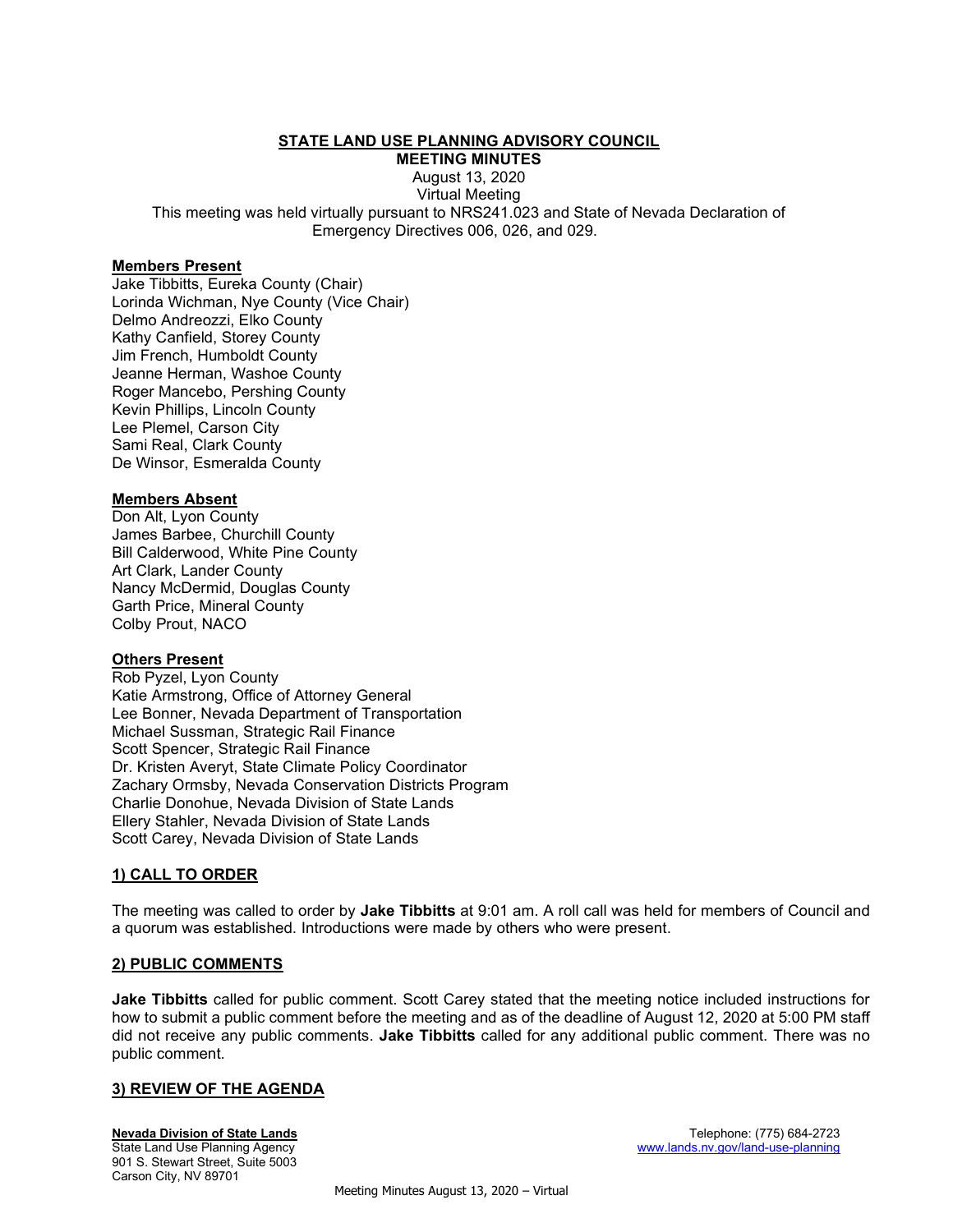**Jim French** made a motion to approve the agenda as submitted, the motion was seconded by **Lorinda** Wichman. There was no discussion on the motion. There were no objections to the motion. The motion was approved unanimously by the Council.

### 4) APPROVAL OF MINUTES

Jake Tibbitts pointed out a couple of errors within the May 28, 2020 SLUPAC meeting minutes. Jake asked that on page 7 of the minutes under the fourth paragraph in the last sentence where Delmo Andreozzi was talking about targeted grazing, to the remove the word "base". Jake asked that on page 9 of the minutes under item 10 future agenda items in first paragraph second sentence to replace the "Jack" with Jake.

Lee Plemel made a motion to approve the January 17, 2020 SLUPAC meeting minutes with the corrections as outlined by Jake Tibbitts. The motion was seconded by Delmo Andreozzi. There was no discussion on the motion. There were no objections to the motion. The motion was approved unanimously by the Council.

Jim French abstained from voting on the May 28, 2020 meeting minutes as he was not present at this meeting.

Jeanne Herman abstained from voting on the May 28, 2020 meeting minutes as she was not present at this meeting.

# 5) PRESENTATION ON STATE RAIL PLAN UPDATE

Lee Bonner with the Nevada Department of Transportation (NDOT) introduced this item to the Council. Lee stated that NDOT is looking to complete the draft of the plan within the next month, followed by a 30-day public comment and review period. He stated that following the public comment and review period the plan will be sent to the State Transportation Board and Federal Rail Administration for review and approval.

Michael Sussman with Strategic Rail Finance provided the Council with a **presentation** on the NDOT State Rail Plan update. Michael stated that this plan is not like other rail plans because this plan is grounded in private sector business activity. He stated that the goal of the plan is to identify and leverage private sector and public investment to simulate rail-aided economic development. Key principals of the plan include the following: integrate rail and truck transportation, economic development from a rail strategy, smart transportation land use, private sector funding, and whole supply chains not just projects.

Michael stated that 83% of rail activity in Nevada goes through and does not stop within the state. He stated that only 4% of freight in Nevada is carried by rail either to or from an instate business to another instate business. He stated that 77% of all freight tonnage in Nevada is carried by trucks. He added that of this tonnage carried in the State 70% of all truck traffic in Nevada is coming from or going to California.

Michael stated that the study has identified 21 manufacturing sites and 88 warehouses in the state on a rail line where all freight is being shipped by truck. He stated that the study has identified 573 sites in the state where all freight is being shipped by truck where it could be shipped by rail. He stated that there are a total of 99 warehousing and manufacturing properties in the state with inactive rail access. He stated that they have identified 130 mines in the state that could be served by rail.

**Jake Tibbitts** stated that there are several Federal land bills at the county level that are looking at cleaning up the checkered board land ownership patterns along the railroads. Jake asked if NDOT and the planning team have been engaged in the discussions to resolve the checkered board land ownership near railroads.

Michael Sussman with Strategic Rail Finance stated that he has toured the I-80 corridor several times in the development of the plan and that he considers this corridor to be the silk road of North America. Michael stated that this corridor is predominately served by truck and most of the rail service in Nevada along the corridor is passing through. He stated that one of the goals of the plan is for the communities and businesses along this corridor to have better access to and be served by rail.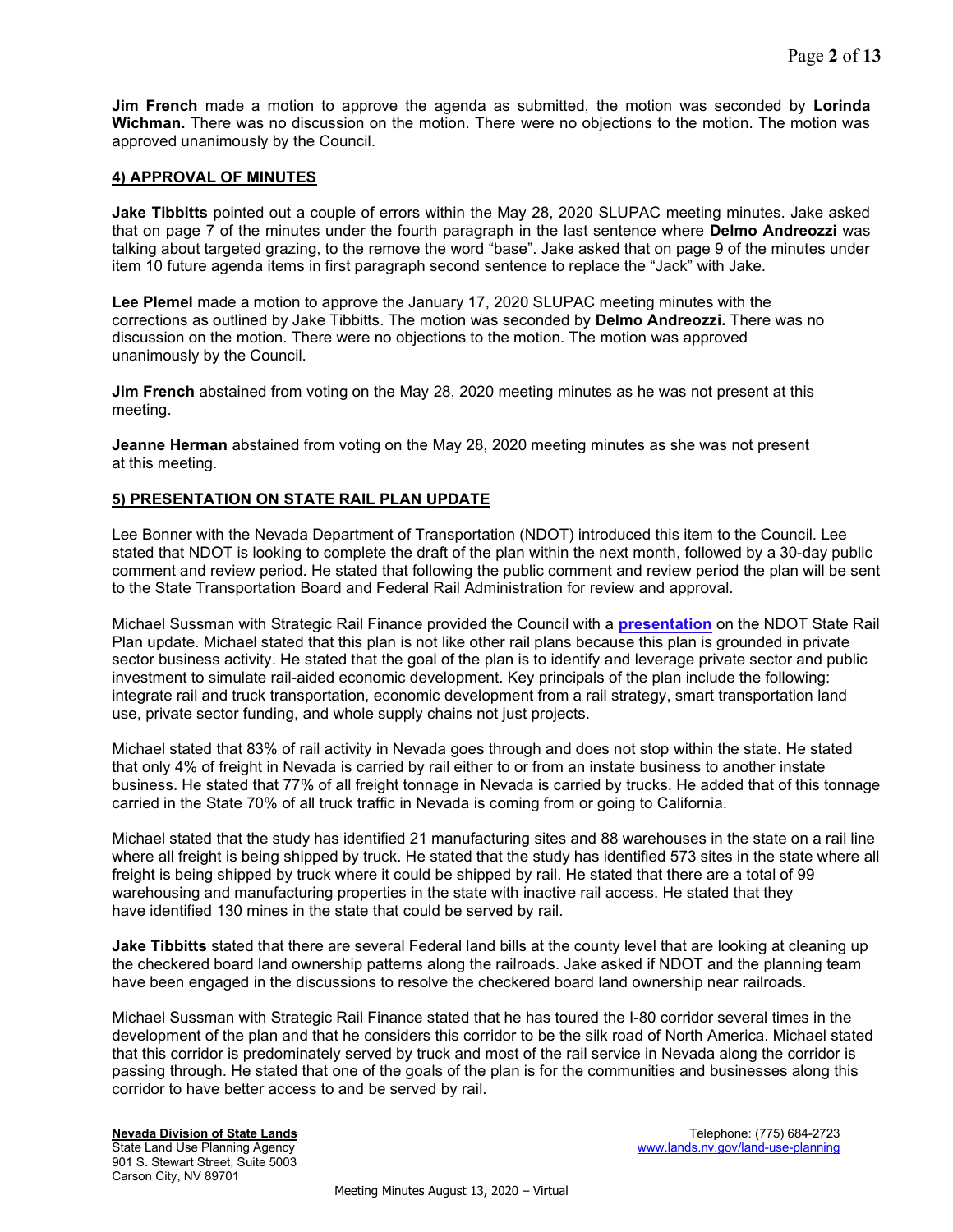**Jeanne Herman** asked if the new rail projects included in the plan would compete with or take away funding from highway and road projects.

Michael Sussman with Strategic Rail Finance stated that none of the rail projects included in the plan would require tax dollars or community funding. Michael stated that the freight rail development projects of the plan would be built using funding from the private sector and private investors.

Lee Bonner with NDOT stated that state law prohibits the use of State road funds towards rail projects. Lee added that state law does allow for local governments and counties to spend money towards the development of rail.

Scott Spencer with Strategic Rail Finance stated that there could be a perception that rail projects would compete for funding with highway and road projects, but that it's not the case. Scott stated that the rail development projects included in the plan are driven by private sector investment. He added that if the state does not optimize rail development and configure land uses to increase rail use, additional truck traffic will have a negative impact on the state's road and highway infrastructure. He stated that increased rail use could help the state deal with increasing road maintenance and expansion costs.

De Winsor asked if this plan would allow for central Nevada to connect the Las Vegas monorail system with Reno.

Michael Sussman with Strategic Rail Finance stated that the plan does look at reconnecting rail service between Reno and Las Vegas. Michael stated that one focus of this effort is to reestablish commercial rail service with Hawthorne and to connect with the 256 miles of track at the Hawthorne Army Depot lines. He stated that reestablishing commercial rail service to Hawthorne would help support the many mining operations in Esmeralda, Mineral, and Nye counties.

De Winsor stated that that he is opposed to the I-11 project because of the impacts to local communities along the future highway. De stated that he believes that a rail line between along this same corridor would be more efficient and helpful to Nevada as opposed to Mexico and Canada.

Rob Pyzel with Lyon County asked if the planning team has reached out to the short line rail operators in the State to gauge their involvement in the plan and future increases in local rail service.

Michael Sussman with Strategic Rail Finance stated that there are no short line railroads in the state other than the train museum excursion lines in Northern and Southern Nevada. Michael stated that all 1,193 miles of railroad tracks are owned by Union Pacific Railroad.

Rob Pyzel with Lyon County stated that the County worked with Nevada Copper on the Pumpkin Hollow mine project and attempted to obtain permits for a trans load facility in Wabuska. Rob stated that the project did not go forward because the truck traffic from the mines to the proposed trans load facility would have to make a left turn across a lane of US 95A traffic. He stated that the project ultimately did not go through because NDOT would have required additional improvements on US 95A to allow for the left-hand turn movement.

Lee Bonner with NDOT stated that as these projects identified in the State Rail Plan move forward it will be his job in the coming months to determine their impact on the state's overall transportation system. Lee further stated that the state will also need to prioritize the funding for these projects and how they fit into the larger One Nevada transportation plan.

Charlie Donohue with the Nevada Division of State Lands asked if he planning team has engaged with the Bureau of Land Management (BLM) on future rights of way needed across Federal lands for future rail services.

Michael Sussman with Strategic Rail Finance stated that the project team has not interacted with the BLM on the development of this plan. Michael stated that many of the stakeholders involved with this plan across the state have interreacted with the BLM and they will look at reaching out the BLM.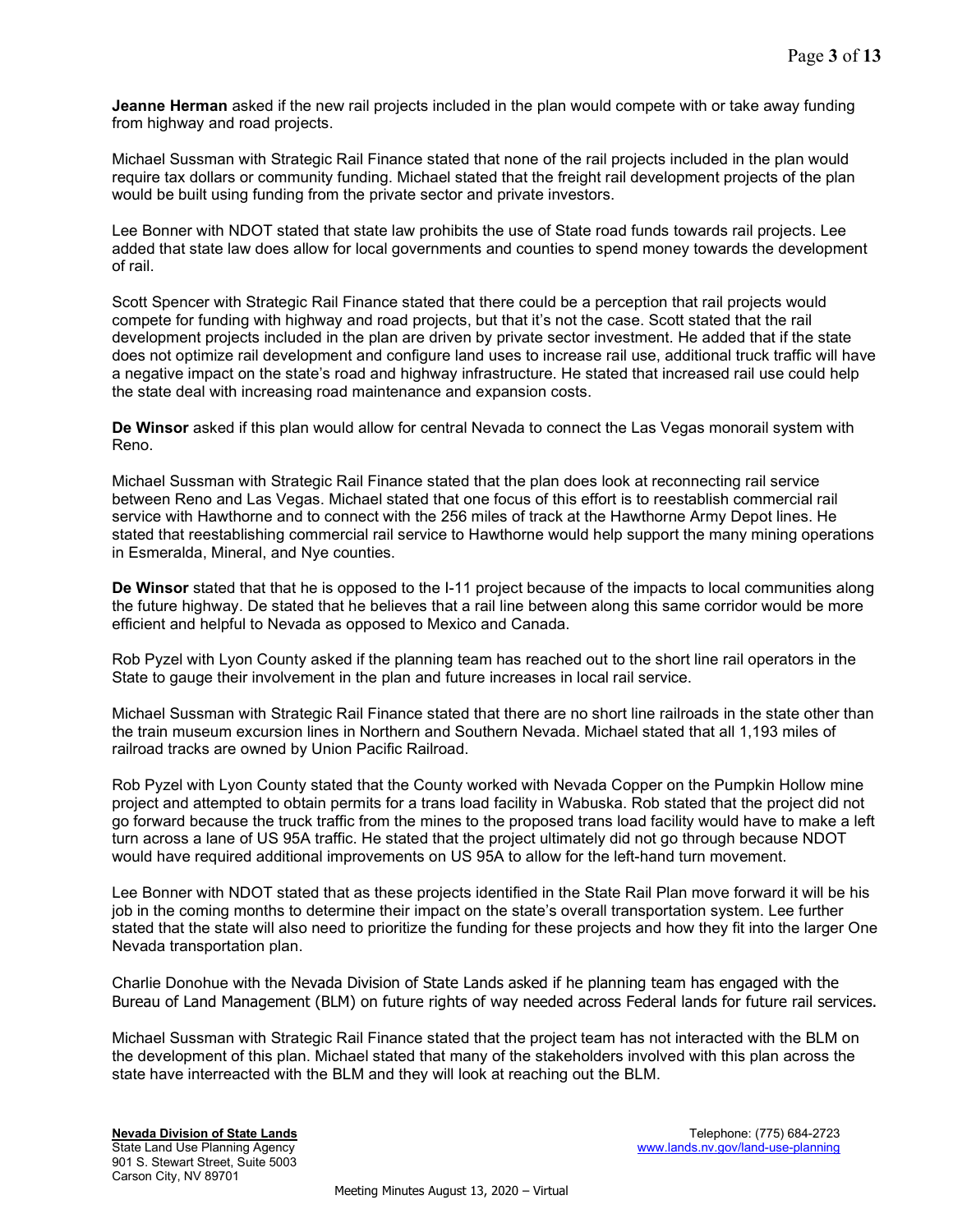Jake Tibbitts thanked NDOT and the planning team for providing this update on the state rail plan update. Jake encouraged members of the Council to take this presentation back to their leaders, planners, and decision makers and share any input or comments on the plan to Lee Bonner or Michael Sussman.

Jim French asked whether counties need to address the state rail plan updates into their local master plans. Jim wondered if there are new sections that are needed in county master plans to reflect the needs and challenges of the state rail plan.

Jake Tibbitts stated that this was a good suggestion and that it would be a good for counties to incentivize and address these types of issues in their master plans.

# 6) PRESENTATION ON GOVERNOR SISOLAK CLIMATE CHANGE EXECUTIVE ORDER

Dr. Kristen Averyt, State Climate Policy provided the Council with a **presentation** about the implementation of the Governor's Executive Order on Climate Change (2019-22). Dr. Averyt stated that Governor Sisolak issued Executive Order 2019-22 in November 2019. Dr. Averyt stated that goal of the executive order was to move the state beyond the Renewable Portfolio Standard to focus on all sources of greenhouse gases in Nevada and to address the statewide impacts of from climate change in Nevada. She stated that SB 245 from the 2019 Legislative session set greenhouse gas emission goals for the State. SB 254 set the followings goals to reduce greenhouse gas emissions statewide from 2005 levels: -28% by 2025, -45% in 2030, and zero emissions by 2050. Dr. Averyt stated that these greenhouse gas emission goals are amongst the most aggressive in the United States.

Dr. Averyt stated that the transportation sector is the largest greenhouse gas emitter in Nevada and will likely continue to be largest emitter in the future. She stated that the industrial sector is the fastest growing greenhouse gas emitter in the state. She stated that the land use, land use change, and forestry sector is a natural synch of carbon which means that this sector pulls carbon from the air. She stated that the amount of carbon that is pulled from the air from this sector is unknown, but the team is currently undertaking a research project to get additional data.

Dr. Averyt provided an overview of the stakeholder engagement efforts from the Governor's climate strategy initiative. She stated that the there is a climate roadshow underway in which the team is meeting with organizations and agencies across the state to increase awareness of the climate strategy. She stated that there will be an upcoming climate survey that will go around the state to determine what the community priorities and concerns are with climate related issues. She stated that there will be listening sessions held for either different climate topics in September or October. She stated that the different purpose of these session is to hear general perspectives and feedback from the community about climate related topics and potential new polices. Dr. Averyt stated that the main components of the State of Nevada Climate Initiative are educational resources, decision support portal, climate action dashboard, climate strategy, and engagement and action.

**Jim French** asked about the stakeholder engagement of the initiative with respect to forest management and agricultural changes to use of rangeland. Jim also asked about how theses changes would be accepted by the Bureau of Land Management.

Dr. Averyt stated that there is not a predetermined direction set for this initiative at this time and that the initiative is only framing potential policy changes for input by stakeholders. She stated that Zachary Ormsby with the Nevada Conservation Districts Program has been designated as the Land Use lead for the Governor's Climate Strategy.

**Jake Tibbitts** encouraged all members of the Council to participate in the upcoming climate survey and listening sessions and to share this information with their counties.

De Winsor asked if the Governor's Climate Strategy supports the state rail plan update and if they will be supporting hydroelectric power projects in the state.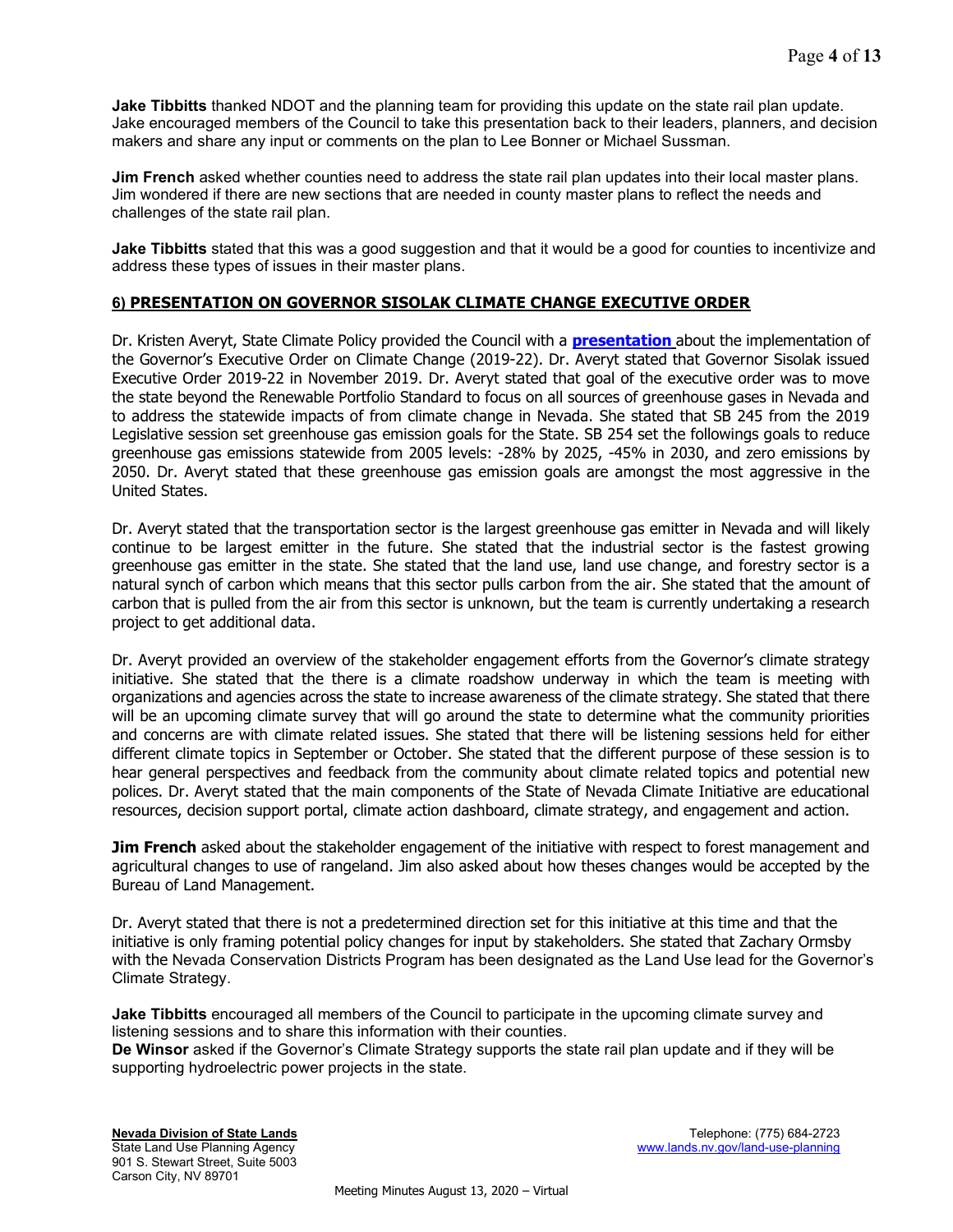Dr. Averyt stated that it appears that rail has not been incorporated into the state's greenhouse gas inventory and that she has been invited into the one of the working groups for the state rail plan update. She stated that she believes there are opportunities to reduce greenhouse gas emissions through better utilization of mass transit and rail. She stated that one of the components of the strategy is renewable energy and that she sees opportunities for micro hydroelectric projects in the state

Delmo Andreozzi stated that he appreciated Dr. Averyt including wildfires into the strategy and added that he believes that targeted based grazing should play a role in the land use sector. Delmo asked if the Governor's Climate Strategy will make any changes to the population's thresholds for compliance with the Clean Air Act.

Scott Carey with the Nevada Division of State Lands stated that there is nothing the in-Governor's Climate Change executive order that would change the population thresholds for compliance with the Clean Air Act. Scott added that the thresholds for endurance compliance with certain air quality standards are regulated by the Federal Government.

# 7) DISCUSSION AND RECOMENDATION ON POTENTIAL SLUPAC LEGISLATIVE CHANGES

Scott Carey with the Nevada Division of State Lands provided an overview of a mockup of **conceptual changes** to the SLUPAC statute that was included as pages 13-19 in the meeting packet. Scott stated that in January the Council met and reviewed the power and duties within Nevada Revised Statues. He stated that at the last meeting in May, the Council reviewed 4 conceptual changes to the Council's statute and provided direction to staff to provide a mockup bill draft request (BDR) for review at the next meeting. He stated that the Division of State Lands has submitted a mockup to the Legislative Council Bureau for this BDR and that the BDR is in the system as BDR 342.

Scott provided an overview of the proposed change to NRS 321.740 (1) and (5) which would add a non-voting representative to the Council from the Nevada League of Cities and the Nevada Indian Commission. He stated that since the last meeting, he had a chance to talk with Stacey Montooth Executive Director of the Nevada Indian Commission about this concept. He stated that the that the Nevada Indian Commission is supportive of having a representative as non-voting member on the Council to increase coordination on land use planning and Tribal consultation.

**Jim French** asked what the rationale was for adding non-voting representatives to the Council from the Nevada League of Cities and Nevada Indian Commission.

Scott Carey with the Nevada Division of State Lands stated that the rationale for having these two additional non-voting members was so that it would not impact the requirements to establish a quorum for the Council. He stated that the statute requires a majority of the voting Council members to be present to establish a quorum and this is currently set at 9, any increase in voting members to the Council would increase this requirement. He further stated that the intent behind adding these additional members to the Council as non-voting members would be so that it is like the existing non-voting representative on the Council from the Nevada Association of Counties.

**Jim French** asked if staff has received any feedback from either the Nevada League of Cities or the Nevada Indian Commission on adding representatives from their organization to the Council.

Scott Carey with the Nevada Division of State Lands stated that staff has heard from the Nevada Indian Commission and that they are fully supportive of the concept. Scott stated that he has not heard back from the League of Cities about this concept and has not had an opportunity to meet with this organization or its Board of Directors to present the concept in more detail.

Jake Tibbitts stated that the voting members of the Council are appointed by Governor and that voting members have additional authority than those who are non-voting members of the Council.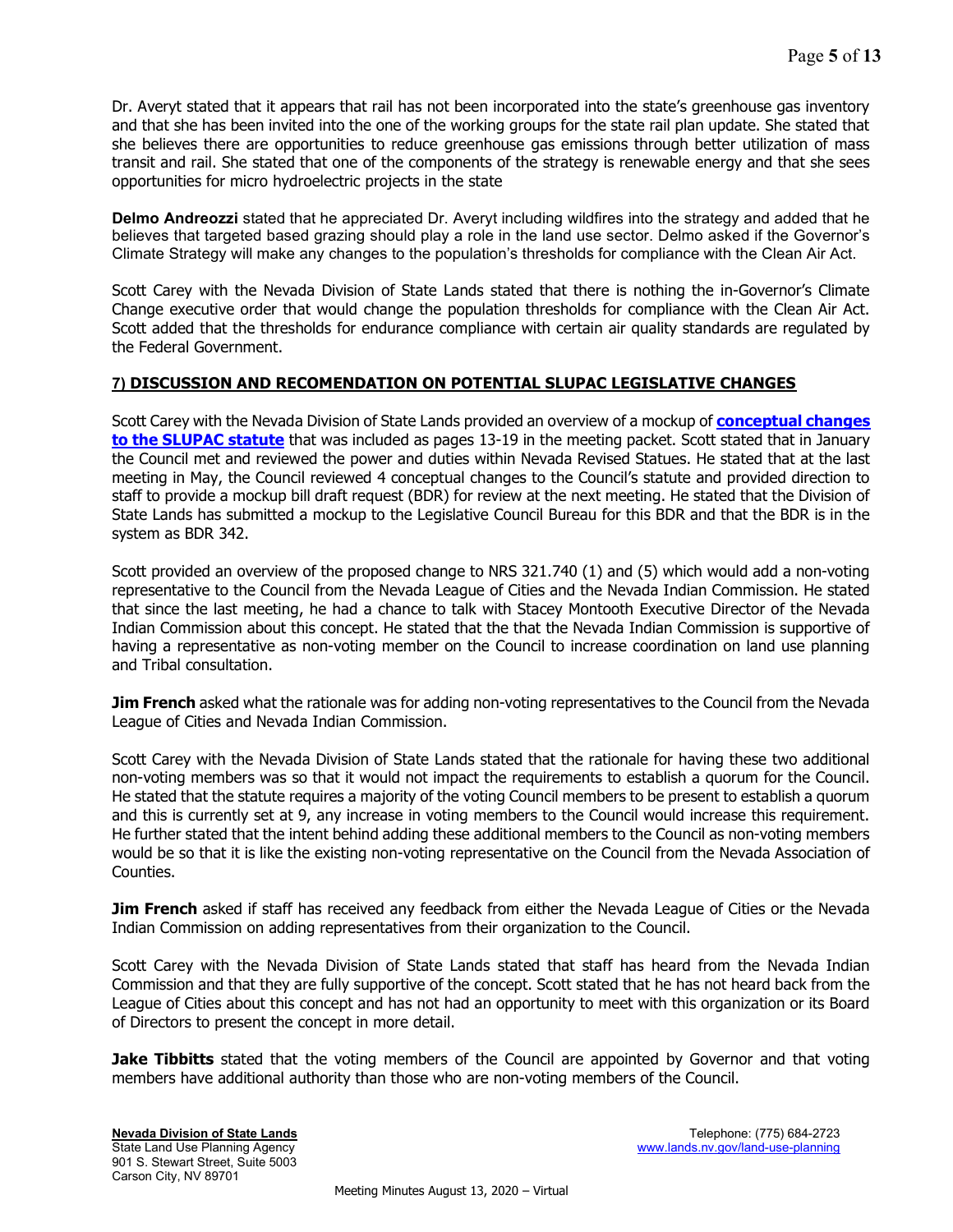**Lorinda Wichman** asked if the Nevada League of Cities has named a new executive director.

Scott Carey with the Nevada Division of State Lands stated that he was unsure if the Nevada League of Cities has named a new executive director for the organization. Scott stated that he has not had a chance to talk with the organization, but he was aware that the organization was looking for a new executive director earlier this year.

Scott provided an overview of the proposed change to NRS 321.740 (4) that would clarify that if an elected official is appointed by the County to serve on SLUPAC, then the term of the elected official's term on SLUPAC will coincide with their elected term in office. He stated that at the last meeting staff received direction from the Council to make sure that there was flexibility within the statute to allow the County to appoint whomever they wanted. He stated that staff took at look at this and in their interpretation the flexibility that that Council had asked for was existing within NRS 321.740 (2). This section outlines the counties nomination process and allows for the County to nominate whomever the choose to the Governor for appointment as its representative on the Council.

Scott stated that it was staff's intent to have an elected officials' term on the Council coincide with their term in office was to prevent political conflicts and to ensure that each county had representation and involvement on the Council. He stated that in the past there have been issues where a former elected official is still representing a county on the Council where the County may not want that person to be its representative.

**Jim French** asked if under the proposed change if a newly elected county official would only be allowed to serve in their first term in office due to the differences between the term in office and 3-year term on the Council.

Scott Carey with the Nevada Division of State Lands stated that he understands this concern and agrees that the terms of office don't always match the term on the Council appointed by the Governor. Scott stated that the intent of the proposed change is not to prevent anyone from representing their County on the Council if they don't want to. He stated that if there is a lapse or difference in Council member's term in office and on the Council, under NRS 321.740 (2) a County would just need to submit a nomination to the Governor to have its member be reappointed.

**Jake Tibbitts** stated that he believes that there needs to be some clarification on the way this section is written because it could be burdensome to a county. Jake pointed to the timing requirements for a county to submit its nomination to the Governor under NRS 321.740 (2), that there could be a lapse under these requirements and a County may not have a representative on the Council. He stated that Lorinda Wichman's term as a County Commissioner expires at the end of this year and that Nye County will need to submit a new nomination to the Governor to reappoint her as its representative. He stated that before a member of the Council's term expires and county commission takes formal action to re-nominate its representative on Council then that nomination will not have to go through the formal Governor's appointment process.

Charlie Donohue with the Nevada Division of State Lands stated that the Council does have several opportunities to modify the language in this BDR with the Legislative Council Bureau. Charlie stated that staff will take a further look at the language in this BDR from the input from the Council today and encouraged any members of the Council to share any additional input with staff after the meeting.

**Jim French** stated that ultimately what the Council is trying to accomplish with this change is to make sure that as members of the Council rotate voluntarily or involuntarily on the Council, that the counties don't find themselves in a position where they do not have representation on the Council. Jim stated that it was important to allow each County the opportunity to make the selection of its representative for a commissioner leaving office, finishing out their term in office, or allow for the appointment of a new representative on the Council. Scott Carey with the Nevada Division of State Lands asked if any member of the Council had any issues with this proposed change and if the Council does not want to pursue this change in statute.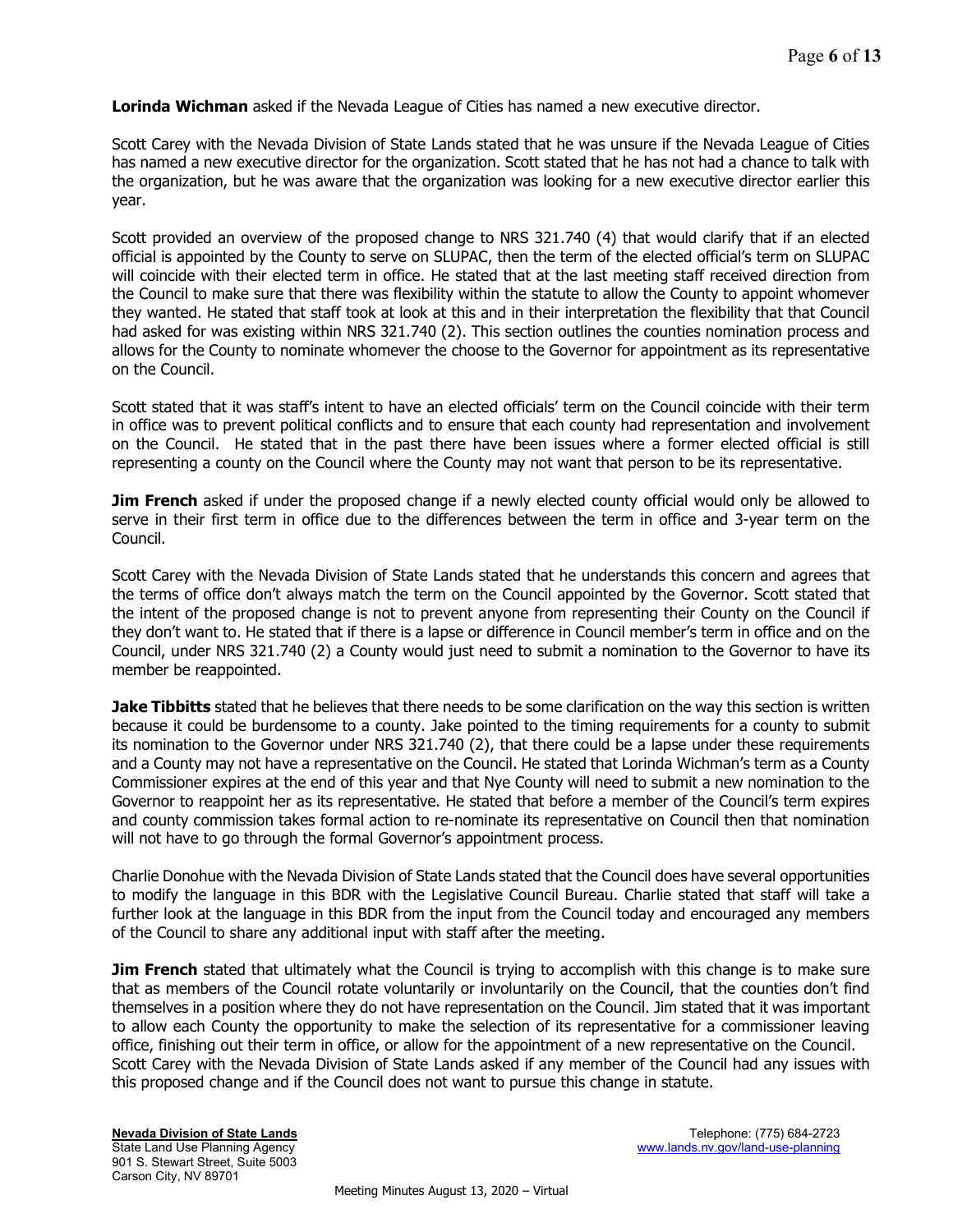**Jim French** asked if the statute allows for a County to nominate to the Governor anyone who they would like to be its representative on the Council whether they are an elected official or not. Jim stated that sometimes a county staff member will have unique knowledge and that he would like for each County Commission to have the ability to nominate whomever it wanted as its representative on the Council.

Scott Carey with the Nevada Division of State Lands clarified the nomination and appointment process by the Governor in under NRS 321.740 (2). Scott stated that a County will submit its nomination to the Governor for appointment to the Council and that the Governor will have 30 days to act upon that nomination. He stated that if the Governor does not act upon a County's nomination for its representative on the Council, then the County's nomination becomes effective and that member is appointed to the Council. He stated that staff believes that this process does allow for a County to nominate and have appointed whomever they would like to as its representative and not have any lapses in its representation.

Jake Tibbitts stated that he believes that this proposed change in statute is something that should be pursued in the next legislative session. Jake stated that there are currently two members of the Council who are former elected officials and that they have not been to a Council meeting since they left office. He stated that because of this lack of participation these counties currently do not have representation or involvement on the Council.

De Winsor stated that there should be a grace period added to the mockup language to allow for the County Commission to be able to vote on nominated a newly elected County Commissioner to serve on the Council in place of the outgoing County Commissioner. De stated that his experience as a new County Commissioner and the process he went through to get formally appointed to the Council by the Governor resulted in his county not having representation on the Council for a couple of meetings.

Scott Carey with the Nevada Division of State Lands cited that that 30-day provision for the Governor to act on a County's nomination for the Council or that nomination becomes effective. Scott stated that he hoped that this 30-day provision would allow for enough time for a County to submit its nomination, have it become effective in time so that there isn't a gap in representation on Council. He stated that the Council meets quarterly and that they hoped the nomination process could fit within the time between meetings so each county could have full representation on the Council.

**Jake Tibbitts** suggested that during election years that the Council should not meeting in January or February in order to allow for counties to go through the nomination process and to make any changes to its representation on the Council based on election results.

Scott Carey with the Nevada Division of State Lands provided the Council with an overview of the proposed change to NRS 321.740 (6). Scott stated that this change would allow for the Council to elect a Vice Chair which is currently not allowed within the statute.

There were no comments or questions from the Council regarding the proposed change to NRS 321.740 (6).

Scott Carey with the Nevada Division of State Lands provided the Council with an overview of the proposed change to NRS 321.750 (4) which would add as a specific duty of the Council to mediate, provide technical assistance, and resolve land use inconsistencies between local governments. Scott stated that NRS 321.761 and NRS 321.763 grant the authority of the Council through its Executive Council, the power to mediate, provide technical assistance, and resolve land use inconsistencies between local governments. He stated that the intent of adding this new duty within statue to clarify the legislative intent of this existing power.

**Jake Tibbitts** stated that he would like to add qualifying language into this proposed change that the Council is to assist with resolving land use inconsistencies. Jake stated that it should be clear within the statute that the Council is not taking any land use authority from local governments but rather that it is helping assist resolving land use inconsistencies between local governments. He stated that there is a process for the Executive Council to resolve inconsistences, but he believes the role of the Council itself should assist and not try to take over authority from local governments.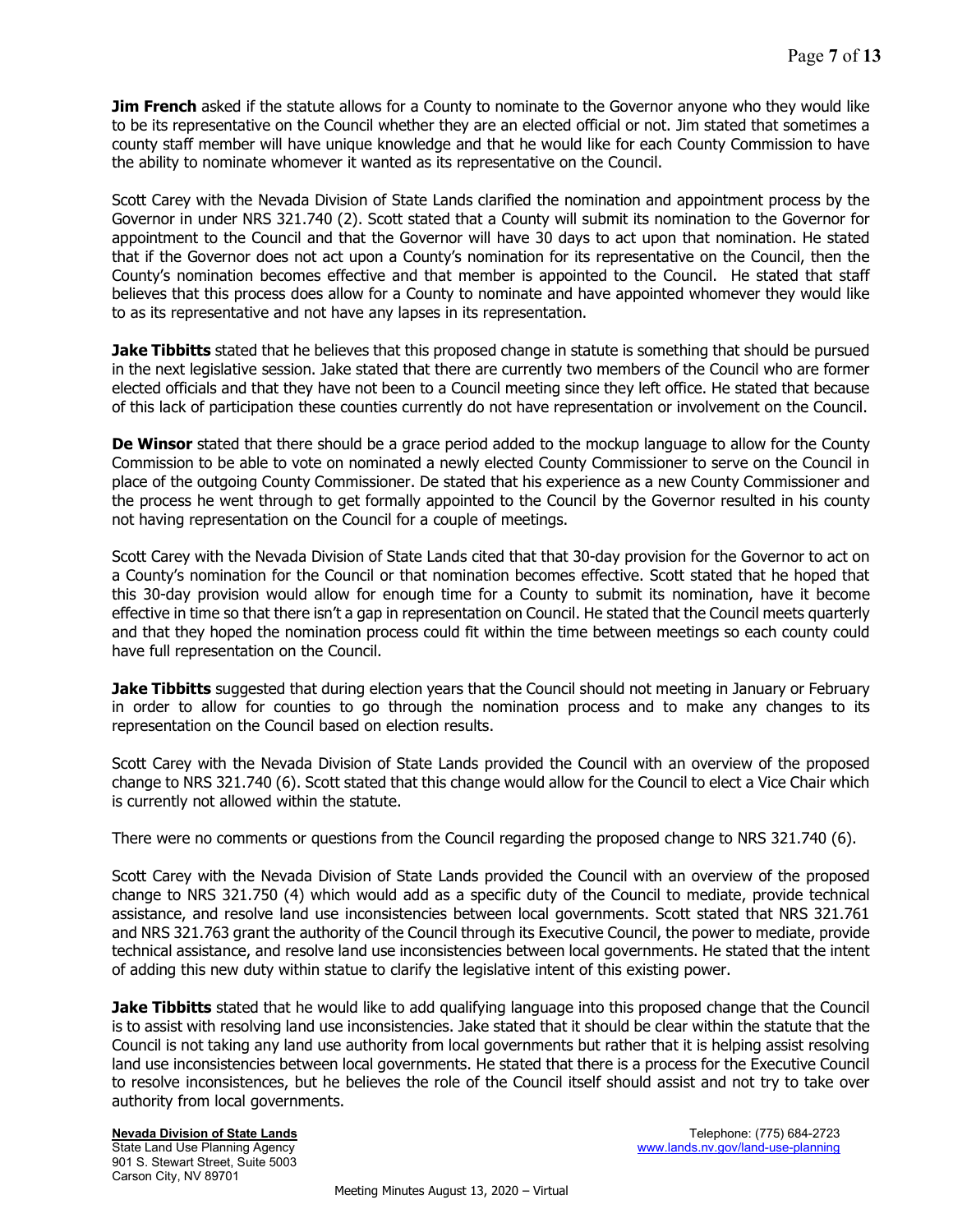**Lorinda Wichman** stated that she wholeheartedly agrees and suggested that the word "assists" be added into the statute.

**Jim French** stated that he agrees and feels the same way.

Scott Carey with the Nevada Division of State Lands stated that staff understands the direction from the Council and will make changes to the mockup to reflect that the Council is to provide assistance in resolving land use inconsistencies. Scott stated that the legislative intent of the Executive Council's authority to resolve local government land use inconsistencies was to be a last resort. He further stated that the Executive Council was to mediate and provide technical expertise to help the local governments resolve land use inconsistences on their own before the Executive Council acted.

Jake Tibbitts stated that NRS 321.761 provides that one or more local governments with a land use inconsistency may request that the State Land Use Planning Agency study and assist in resolving a land use inconsistency. Jake stated that under the statute the Executive Council is on to engage when requested to help resolve a land use inconsistency.

Scott Carey with the Nevada Division of State Lands provided the Council with an overview of the proposed change to NRS 321.750 (5) which would outline the Council's role in land use planning for state areas of critical environmental concern. Scott stated that the intent of adding this duty within this section is to specify this as a primary role of the Council and to further clarify the legislative intent of this power. He stated that although this power has never been fully exercised, the ability of the Council to be involved in land use planning for state areas of critical environmental concern could be a powerful tool for future land use planning efforts across the state.

**Jim French** asked if there are any examples of state areas of critical environmental concern right now.

Scott Carey with the Nevada Division of State Lands stated that there are currently no state areas of critical environmental concern designated in the state. Scott stated that between 1973 and 1977 there was an effort to designation Walker Lake as a state area of critical environmental concern, but the Council was never engaged to make a recommendation to the Governor on this designation. He stated that intent behind designating state areas of critical environmental concern would be to protect areas that have unique conservation, habitat, and cultural resources that are of importance to the State.

**Jim French** stated that a designation as a state area of critical environmental concern would have been extremely helpful in establishing and managing many of the early Nevada Department of Wildlife, wildlife management areas.

Scott Carey with the Nevada Division of State Lands stated that the thinking behind adding this duty would be advance the designation of state areas of critical environmental concern to help protect these areas in local government and federal government land use plans.

Scott provided the Council with an overview of the proposed change to NRS 321.750 (6) which would provide the authority for the Council to adopt resolutions, develop its own statements of policy and provide formal comments on Federal, State, and Local land use policies and projects. He stated that as a matter of practice, the Council does adopt resolutions, provide formal position letters, and submit comments on Federal. State, and Local land use planning issues and projects impacting Nevada. He stated that NRS 321.7355 (4)(a) provides that authority for the Council to submit plans and statements of policy to the Governor but only through the State Land Use Planning Agency. He stated that this proposed change would provide the Council with the explicit authority within statute to adopt resolutions, develop its own statements of policy and provide formal comments on Federal, State, and Local land use policies and projects on its own.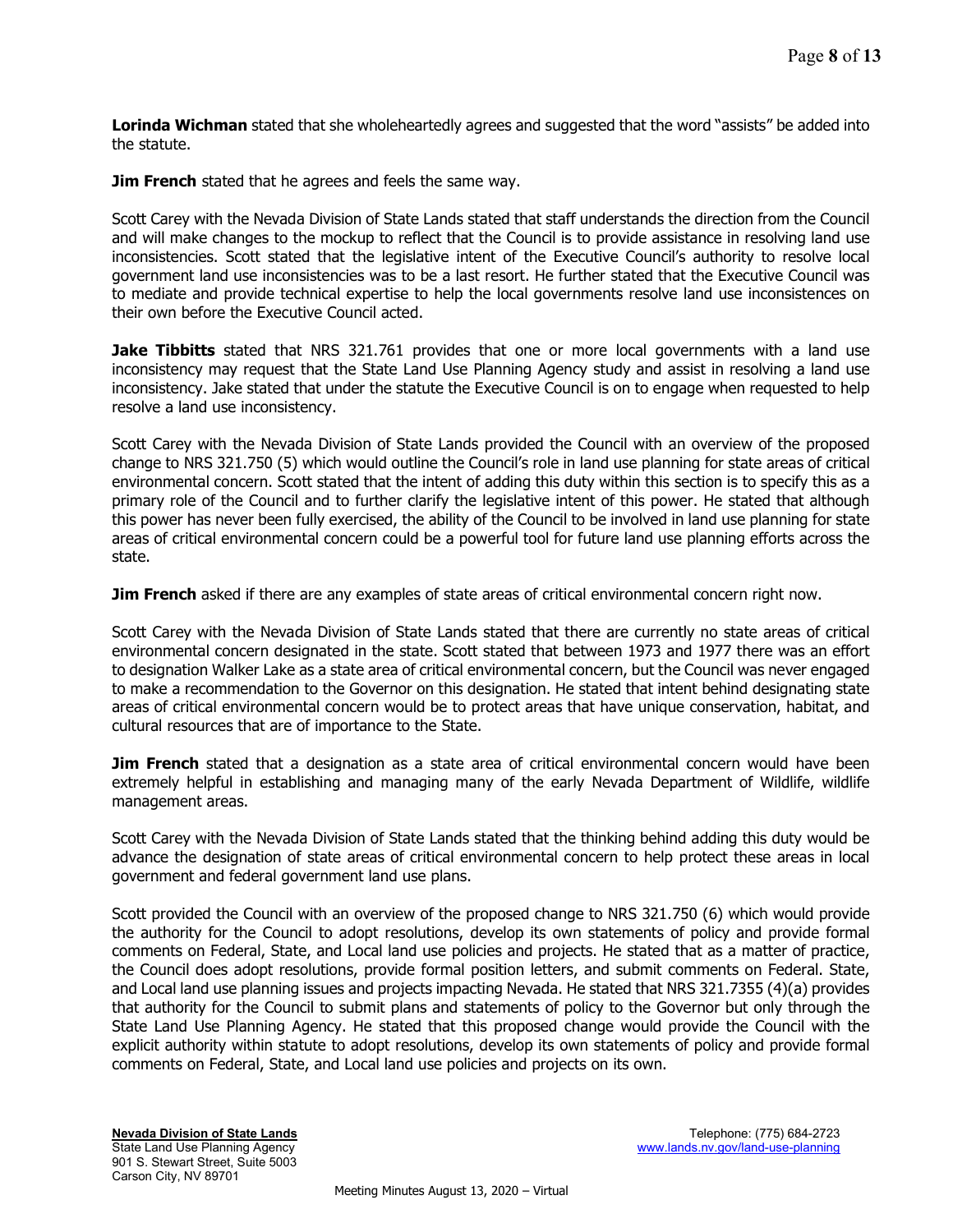**Jake Tibbitts** stated that he believes that its important to clarify this authority within the statute because as Chairman he has signed formal comment letters and resolutions on behalf of the Council for land use planning projects in the state.

**Jim French** stated that clarifying the authority of the Council to provide letters and adopt resolutions is critical and that it will provide the Council with another tool in the toolbox to weigh in on land use planning matters.

**Sami Real** pointed out a typo within the mockup of this section of the BDR. In the first section there is a period after "Federal" that needs to be replaced with a comma.

Charlie Donohue with the Nevada Division of State Lands stated that he agrees with the comments made by Jake Tibbitts and Jim French with respect to provide comments and passing resolutions on land use plans and policy. Charlie stated that he believes it would be more effective for the Council to weigh in on land use planning projects on its own rather than providing its input only through the Administrator of State Lands.

Scott Carey with the Nevada Division of State Lands provided the Council with an overview with a proposed change to NRS 321.770 (3) which requires that the Council when conducting a hearing on a proposed state area of critical environmental concern to provide a notice of the hearing in a newspaper 20 days prior to the meeting. He stated that administratively that this newspaper noticing requirement could be more burdensome to the agency than helpful to the public process. He suggested that the Council look at this newspaper noticing requirement and replace it with the public hearing noticing requirements of the open meeting law. He stated that there is a cost associated with posting a notice of a public hearing in the newspaper and currently the State Land Use Planning Agency does not have the budget available to pay for a newspaper noticing. He stated that the intent behind the change is not intended to remove the posting notices of public hearing requirements and it is not intended to limit public input on proposed state areas of critical environmental concern.

Lorinda Wichman stated in her experience proposed areas of critical environmental concern do generate a lot of public interest and concern. Lorinda suggested that the language be revised to provide the notice of a public hearing on a public website so that the agenda and related materials would be available to the public.

**Jim French** stated that he has a concern with removing the 20-day newspaper noticing requirement and expressed a concern that it could impact a potential appeal of a decision in the courts. Jim stated that public notification and following through with public notification is important in the eyes of the courts. He stated that the designation of a state area of critical environmental concern could affect a lot of people and that's important to stick with the newspaper notification process.

**Jake Tibbitts** stated that he believes that staff has made it clear that they do not want to avoid the public notice process or limit the public input on a potential state area of critical environmental concern. Jake stated that there are more contemporary ways to provide public notice that would be more effective than by providing public notice in a newspaper 20 days prior to a public hearing.

Scott Carey with the Nevada Division of State Lands stated that NRS 321.770 (3) requires that the Council provide notice to the affected County or local government for a proposed state area of critical environmental concern. Scott stated that it is not staff's intent to change this requirement and that an affected county or local government would still receive notification of a public hearing.

Lorinda Wichman made a motion to continue with the fine tuning of the draft language of the mockup BDR with the Legislative Council Bureau based on the discussion and direction from today's meeting and to support the overall approach of the BDR. The motion was seconded by Roger Mancebo. There was no discussion on the motion. There were no objections to the motion. The motion was approved unanimously by the Council.

# 8) COUNTY PLANNING UPDATES

Lee Plemel, Carson City:

901 S. Stewart Street, Suite 5003 Carson City, NV 89701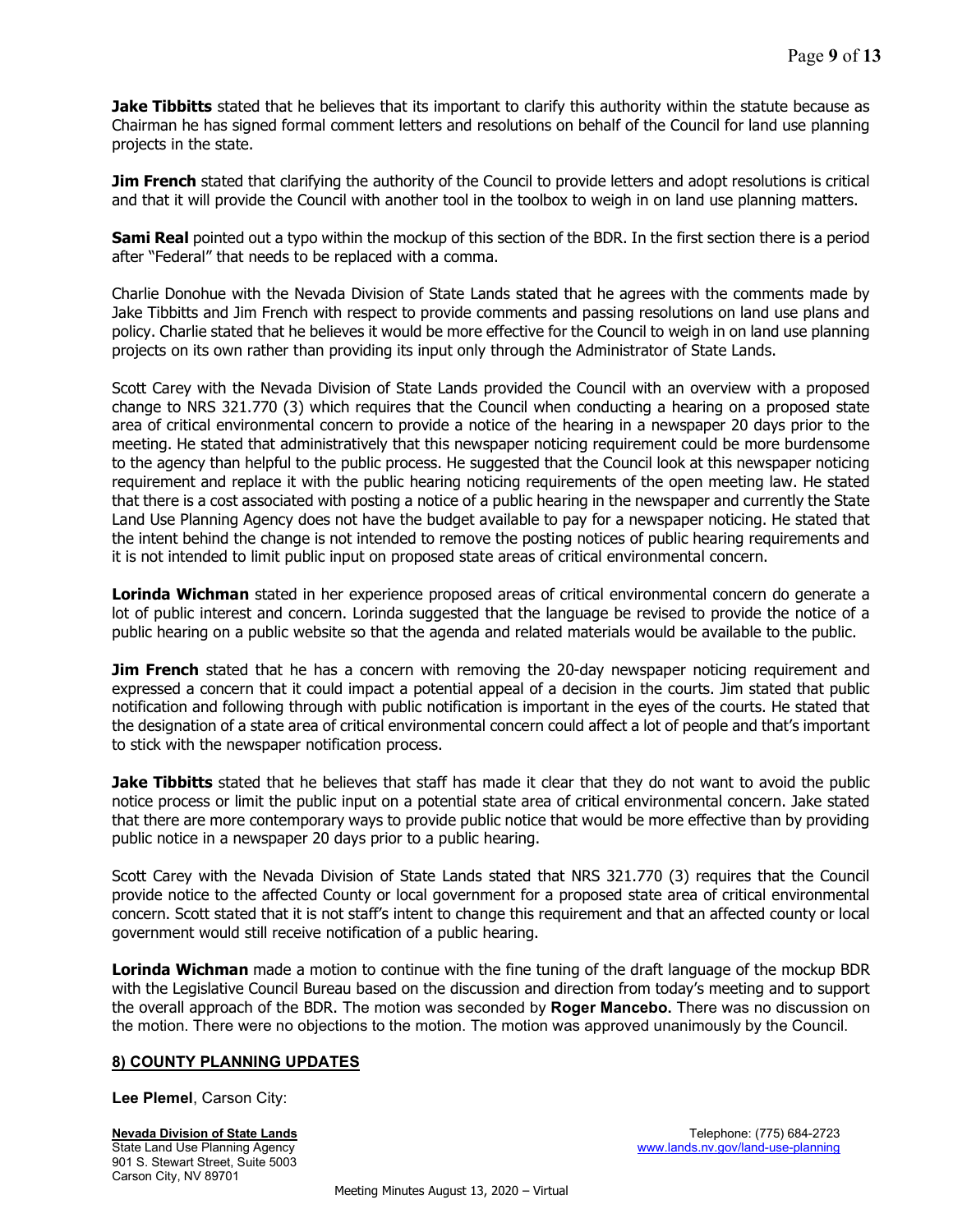Lee stated that Carson City continues to move forward as close to normal in terms of activities within Carson City's planning and building departments.

#### Sami Real, Clark County:

Sami stated that Clark County continues to bounce back from being closed and is working with new business processes in light of the COVID-19 pandemic. She stated that the county moved its Board of County Commissioners and Planning Commission meetings to a virtual format. She stated that virtual meeting formats have resulted in public participation challenges and allowing for public comments during meetings.

#### Delmo Andreozzi, Elko County:

Delmo stated that Elko County continues to see a lot of residential housing projects and recently approved the first phase of the W Ranch in Spring Creek. He stated that this is a big residential project for the county which will in include 5,000 units which will be built out over several years. He stated that the county continues to work on developing broadband and gas infrastructure to the Spring Creek area to serve new development. He also stated that COVID-19 pandemic and associated closures have hit the gaming dependent towns of Wendover and Jackpot very hard.

#### De Winsor, Esmeralda County:

De stated that Esmeralda County has closed in person attendance and has held its Board of County Commissioner meetings virtually due to the COVID-19 pandemic. He stated that the county is still waiting on the Goldfield mining project to begin but the highway has been moved and the project is still moving forward.

#### Jake Tibbitts, Eureka County:

Jake stated that the COVID-19 pandemic has created record high prices for gold which has spurred new development and interest in new mining projects in the Eureka County. He stated that this new interest and activity has resulted in more people coming to and staying in Eureka which is causing a shortage of housing. He stated that the county continues to the track NV Energy's Greenlink West and Greenlink North transmission line projects. He stated that this project will increase capacity along the lines and will connect into new renewable energy projects across the state. He suggested that this project would make for a good presentation at future Council meeting.

#### Jim French, Humboldt County:

Jim stated that the Thacker Pass lithium mining project continues to move forward and is in the final stages of permitting. He stated that the design work is almost complete for this mine's mill in Orvada and that the mine overall will create 1000 new jobs within the county. He stated that this new project and new growth is going to present infrastructure and housing issues for the county and that they expect many of the mine's workers to live and commute from Winnemucca. He stated that Humboldt County is finishing the completion of the county's comprehensive water management plan. He stated that this plan will include provisions related to freshwater and groundwater extractions but also nitrate contamination near existing neighborhoods with septic tanks.

#### Rob Pyzel, Lyon County

Rob stated that Lyon County is in the process of updating its master plan which was last updated in 2010 along with a recent land use element update. He stated that the county is working with NDOT on a US Highway 50 operation study between Pine Cone Road in Dayton to the edge of the Dayton Valley. He stated that the county just completed with NDOT a wildlife fencing study along US Highway 50 from Moundhouse to Stagecoach. He stated that the county is working with the Carson Water Sub Conservancy District and Vidler Water on a utility right of way corridor study along US Highway 50. He stated that the county is anticipating that water and sewer service will be needed along the corridor to accommodate future growth. He stated that the county has completed two area drainage master plans in the Dayton Valley area that will focus on alluvial fan flooding which happens during storm events. He stated that the county is dealing with a wastewater treatment plant in the

# 901 S. Stewart Street, Suite 5003

Carson City, NV 89701

Nevada Division of State Lands **Telephone:** (775) 684-2723 State Land Use Planning Agency www.lands.nv.gov/land-use-planning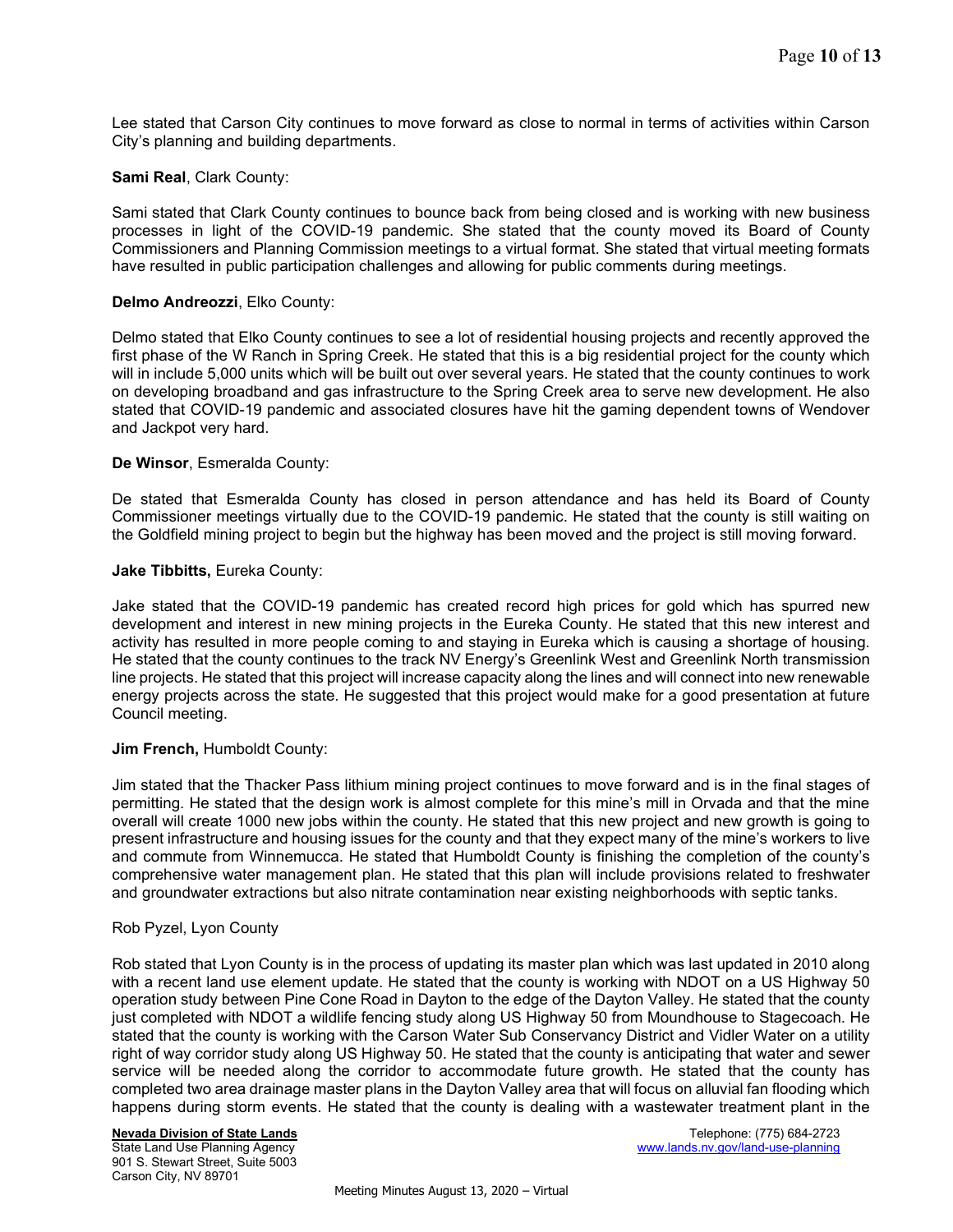Dayton area that is in need of increased capacity and compliance issues with the Nevada Division of Environmental Protection (NDEP). Rob thanked Lee Plemel and NDEP on working with and cooperating the county on issues related to an existing asphalt plant within Carson City that was impacting residents in Moundhouse.

# Lorinda Wichman, Nye County:

Lorinda stated that Nye County is also experiencing similar challenges with its public meetings in light of the COVID-19 pandemic. She stated that the county continues to have an issue with shortage of housing within the northern part of the Nye County. She stated that the county is experiencing challenges with dealing with and getting the southern part of the county up in running due to the COVID-19 pandemic. She stated that the county is planning to meet with NV Energy on the Greenlink West transmission line project

# Roger Mancebo, Pershing County:

Roger stated that Pershing County continues to respond to the COVID-19 pandemic but overall the county seems to be doing very well. He stated that the county continues to wait on its Federal lands bill.

# Kathy Canfield, Storey County:

Kathy stated Storey County continues to work on its RS 2477 road inventory and its water resources plan for the county. She stated that the county is working with the United States Geologic Survey on a water study within the Highlands subdivision that is looking at levels of private wells. She stated that many of the special events within the county have been cancelled due to the COVID-19 pandemic.

# Jeanne Herman, Washoe County

Jeanne stated that Washoe County continues to deal with painful growth issues. She stated that the county is also experiencing similar challenges with its public meetings in light of the COVID-19 pandemic.

Scott Carey with the Nevada Division of State Lands provided update on the roster of the Council which incorporated the terms of the new members appointed to the Executive Council. Scott stated that the State Land Use Planning Agency is currently tracking 11 Federal land bills which was provided on page 30 of the meeting packet. He stated that the agency is closely monitoring the progress of the National Defense Appropriations Act which is likely to include the proposed land withdrawals and expansions to the Fallon Range Training Complex and the Nevada Test and Training Ranch. He stated that the act has been approved by both the Senate and House of Representatives with differences which the staff expects will be deliberated and decided upon in conference committee. He stated that the agency has heard from the Navy on the Fallon Ranger Training Complex project that they are working on the road projects and setting up the Intergovernmental Executive Committee as required in the project's Record of Decision (ROD).

#### 9) FUTURE AGENDA ITEMS

Delmo Andreozzi stated that it would be good for the Council to have the NDOT State Rail Plan update on the next Council agenda.

**Jake Tibbitts** stated that it would be good for the Council to hear a presentation from NV Energy on the Greenlink North and Greenlink West projects at its next meeting.

Rob Pyzel suggested that staff reach out the NDOT State Rail Plan team and have them connect with the NV Energy Greenlink projects. Rob stated that he felt the new corridors for the transmission lines might help advance the rail connections between Reno and Las Vegas.

**Jim French** stated that he would like to see an item on the next Council meeting agenda providing an update on the SLUPAC legislative changes and any additional changes in the BDR language.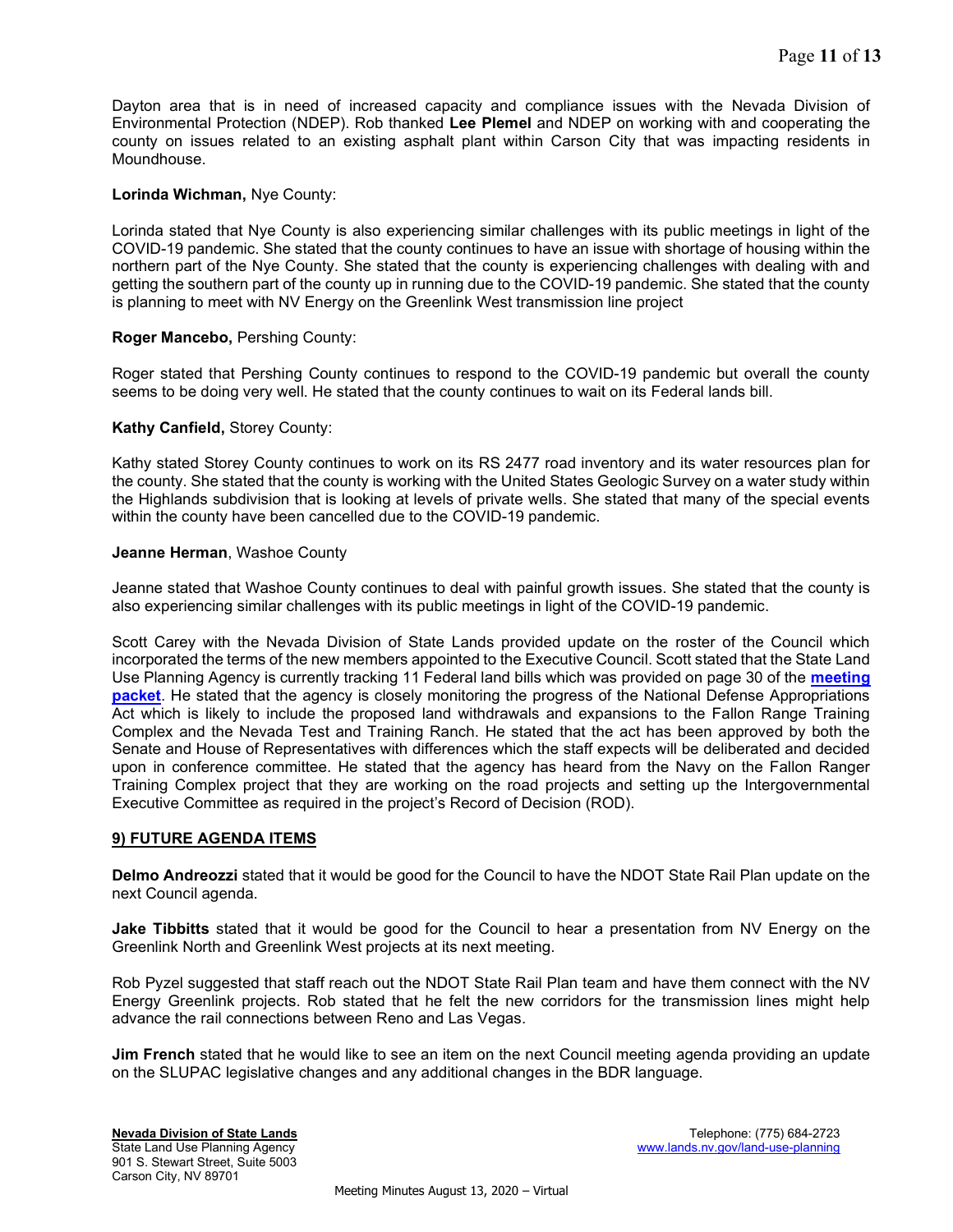Lorinda Wichman stated that she agreed with Rob Pyzel's suggestion on linking the NDOT State Rail Plan team and the NV Energy Greenlink projects. Lorinda stated that these two projects seem to fit well together along with the Governor's Climate Change Initiative. She suggested that it would good to have a discussion on these projects at the next Council meeting.

Scott Carey with the Nevada Division of State Lands stated that it would be good for the Council to review its bylaws and as suggested at the May Council meeting review and discuss adding potential non-voting alternate members.

**Jake Tibbitts** asked staff to look into the possibility of having a noxious weed program presentation from the Nevada Department of Agriculture.

Charlie Donohue with the Nevada Division of State Lands stated that in the past the Council had requested a presentation from Nevada Division of Environmental Protection on the affects of groundwater and septic systems. Charlie suggested that this might be a good item to have on the next Council agenda.

# 10) SCHEDULING OF FUTURE SLUPAC MEETING DATES AND LOCATIONS

Scott Carey with the Nevada Division of State Lands stated that the staff was hoping to finalize a date for the next Council meeting. Scott stated that a set date would allow the staff to schedule a location for a meeting and bring forth agenda items for review and consideration by the Council. He suggested that the Council set a date for its next meeting within the late October or early November timeframe.

Lorinda Wichman suggested Tuesday October 27, 2020 at 9:00 AM as the date for the next Council meeting. The consensus of the Council was that this date would work for its next meeting.

Delmo Andreozzi stated that he will not be able to attend next meeting on October 27, 2020.

#### 11) PUBLIC COMMENTS

Jake Tibbitts called for public comment. Scott Carey stated that the meeting notice included instructions for how to submit a public comment before the meeting and as of the deadline of August 12, 2020 at 5:00 PM staff did not receive any public comments. Jake Tibbitts called for any additional public comment. There was no public comment.

#### 12) ADJOURN

**Jim French** made a motion to adjourn the meeting. The motion was seconded by **Roger Mancebo** and approved by the Council. The meeting was adjourned at 11:59 am.

Respectfully submitted,

Scott Carey /s/ Meeting Recorder

901 S. Stewart Street, Suite 5003 Carson City, NV 89701